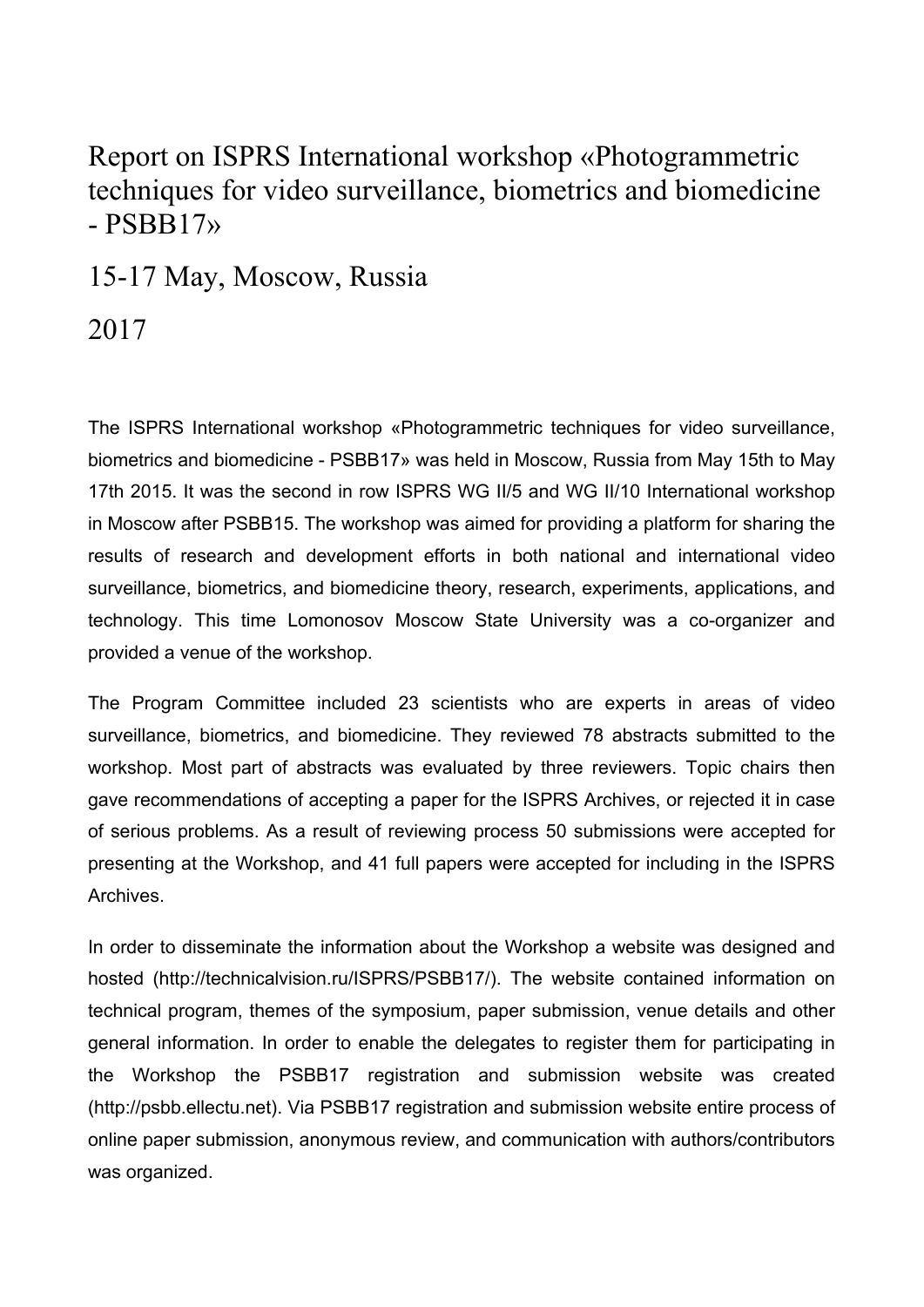According to the agreement with ISPRS council, the Workshop paper publishing was done by Copernicus Gmbh. At the end of paper handling process, Copernicus Gmbh provided the Workshop proceedings that contained finally accepted for ISPRS Archives full papers. This was provided to all the delegates as part of their registration kit. Copernicus Gmbh also uploaded this in ISPRS website (http://www.int-arch-photogramm-remote-sensspatial-inf-sci.net/XLII-2-W4/index.html).

The Workshop was officially opened by Academician of RAS Eugeny Moiseev, the Dean of the faculty of Computational Mathematics and Cybernetics of Lomonosov MSU, who stressed the importance of this event for developing modern photogrammetric approaches and methods in Russia. Then President of ISPRS TC II «Photogrammetry» Fabio Remondino gave a welcome speech in which he wished the success to the conference and expressed a belief for expanding the scientific cooperation in the field of photogrammetry.



The conference topics and the theme on «Photogrammetric techniques for video surveillance, biometrics and biomedicine» were set to provide the possibility for exchanging approaches, techniques, system descriptions and obtained results. The Workshop Technical program included 6 technical sessions, 2 poster sessions and demonstration of GosNIIAS vision robotics and biometric technologies. Two keynote presentations, 28 oral presentations and 20 posters were presented during the conference.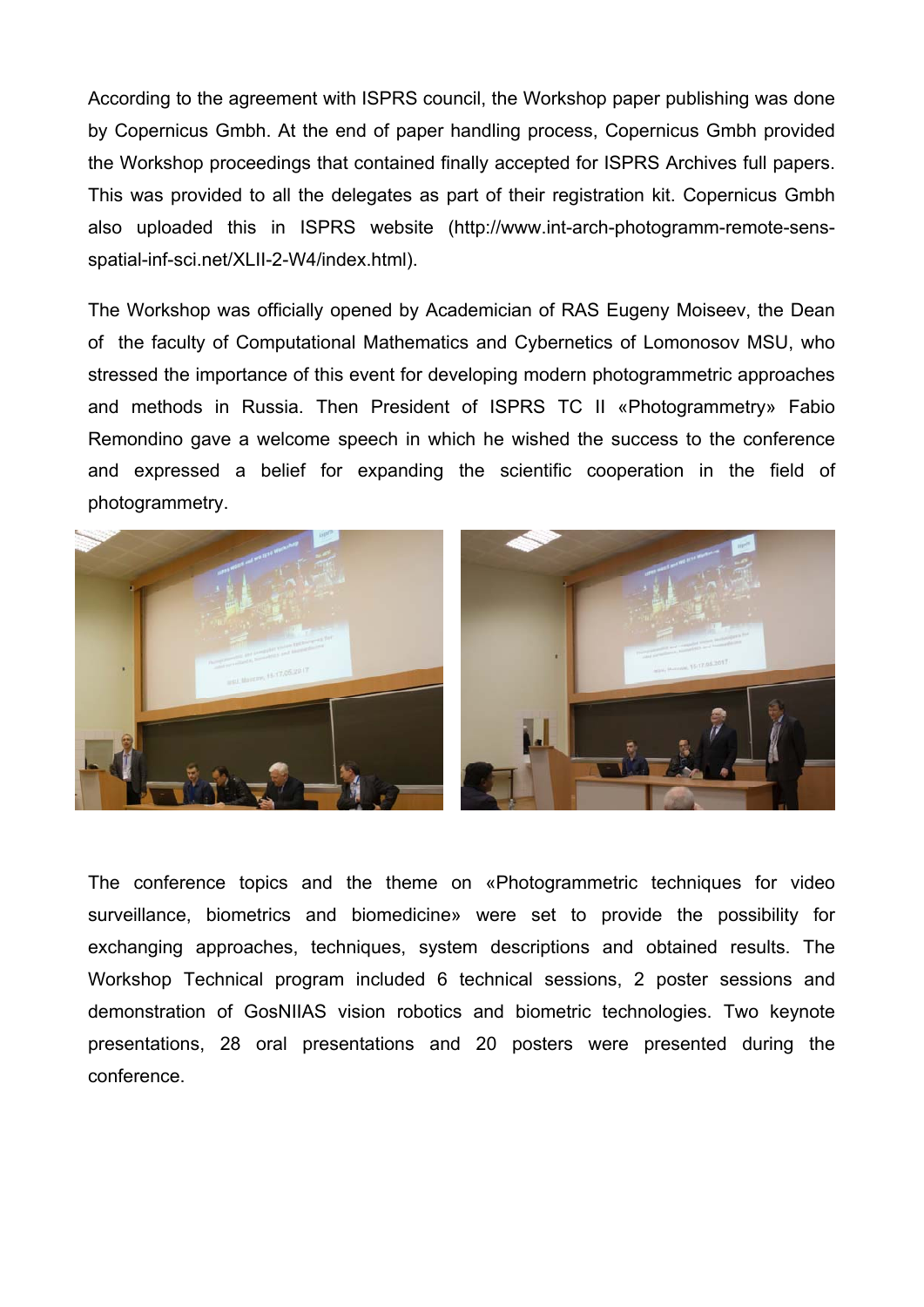First workshop day the keynote speech was given by Dr. Alper Yilmaz, Associate Professor, The Ohio State University Photogrammetric Computer Vision Lab, USA. His keynote talk was «Deep learning techniques for object tracking in image sequences»



The technical sessions were organized based on the topics in the program, which covers the following topics:

Image sequence analysis, shape analysis, machine learning

Medical image measurements and analysis

Human body measurements and shape analysis

Medical imaging and visualization, applications

Biometry, biomedicine

Biometrical and medical systems and applications

The welcome party was at the boat going along Moscow river. The participants had the

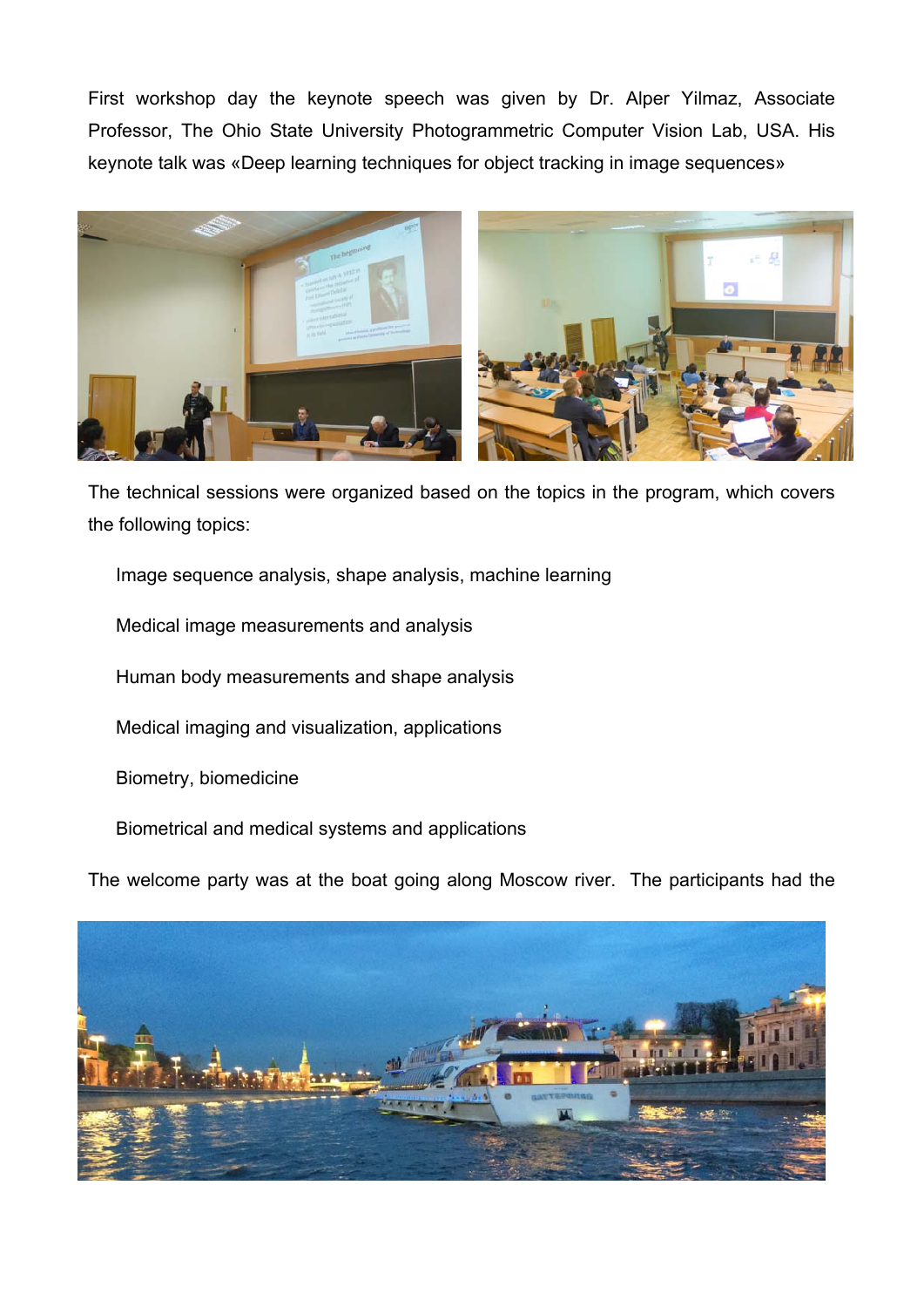opportunity to admire the views of Moscow from the board of the boat and to have an icebreaking party.

The second key note talk was given by Dr. Ajay Kumar, Associate Professor, Department of Computing, The Hong Kong Polytechnic University, Hong Kong He gave his keynote talk «Contactless Fingerprint Identification: Recent Advances and Challenges» on the third day of the workshop.



162 participants registered for the Workshop and took part in the sessions and the discussion during three days of the conference work. The participants represented 11 countries.

Academician RAS, Head of GosNIIAS Sergey Zheltov closed the workshop. He gave a high grade to the workshop content and organization and expressed the certainty that the workshop was useful for all participants and it will have continuation in future.

The conference was very lucky to have a large group of volunteers who contributed greatly to the smooth execution of the pre-conference preparation, conference registration, logistics, and conference programs. Without their dedicate assistance, the conference would not have been done successfully.

The conference appreciated very much the support of State research institute of Aviation Systems and Lomonosov Moscow State University. Specially, we were grateful to the substantial financial support provided by Russian Foundation for Basic Research.

In summary, the conference has received very positive feedback from the participants about the contents presented, conference organization and technical program offered. On behalf of Organizing Committee we would like to thank all who contributed to the success of this joint conference.